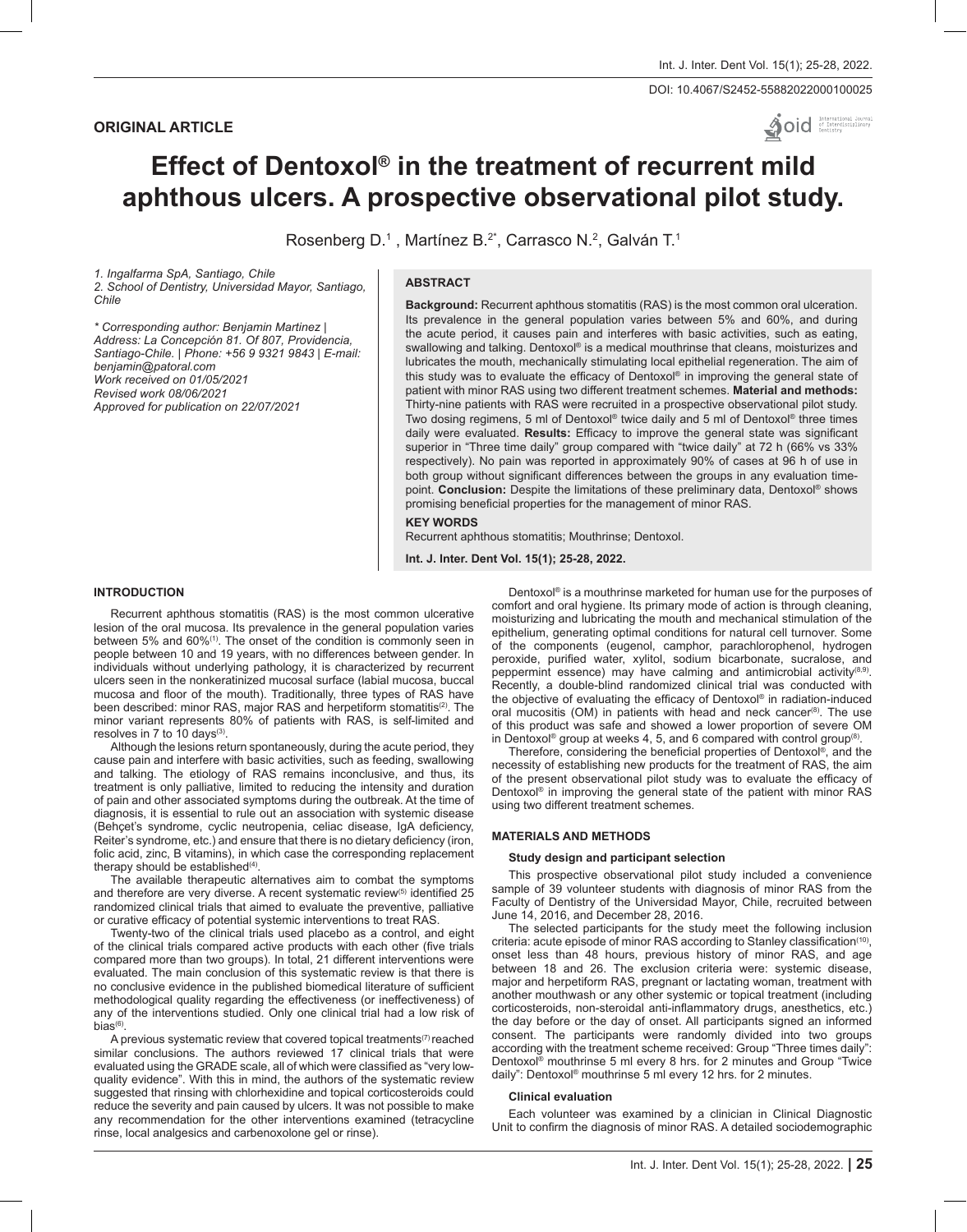and clinical data collection form was completed including general history, predisposing factors, previously used topical treatments and history of previous aphthae (severity, number of ulcers, frequency, etc.). Additionally, patient received verbal and written instructions according to the treatment group randomly assigned.

At 24, 48, 72 and 96 hrs. from start the treatment, the following parameters were evaluated: General state evolution (symptoms): described subjectively by patient using a Likert scale using the following categories: Much Worse, Worse, Same, Better and Much better. Pain perception was recorded Verbal Rating Scale: No pain= 0, Mild pain= 1, Moderate pain= 2 and Severe pain= 3. Additionally, the occurrence of adverse events that could arise during the observation period and the degree of patient satisfaction with the use of Dentoxol® were evaluated through an ad hoc questionnaire.

The primary outcome was the efficacy to improve the general state defined as the number of patients who reached "much better" at each visit, divided by the total number of patients in each group. Secondary outcomes included the efficacy to improve pain perception defined as the numbers of patients who reached the category of "No pain" at each visit divided by the total number of patients in that group, and also safety and acceptability of Dentoxol® use.

#### **Statistical analysis**

Categorical variables were tabulated and described by absolute frequencies and percentages according to each group. The differences observed between the two groups were obtained using a chi-squared to analyze the trend. The level of significance was adjusted for the four predicted comparisons (one for each visit: 24 h, 48 h, 72 h, 96 h).

#### **RESULTS**

#### **Population studied**

Thirty-nine patients were recruited, and their demographic characteristics are summarized in Table 1. The "every 8 h" group had a higher proportion of women (46%) than the "every 12 h" group (23.1%). The other characteristics were evenly distributed in the two groups.

All patients adhered to the protocol with respect to the administration and assigned doses, and the patients returned to the scheduled visits and completed the required questionnaires.

|                                 | "Three times<br>daily" group<br>$(N=21)$ | "Twice daily"<br>group<br>$(N=18)$ | <b>Total</b><br>$(N=39)$ |  |
|---------------------------------|------------------------------------------|------------------------------------|--------------------------|--|
| <b>Females</b>                  | 16 (41%)                                 | $9(23,1\%)$                        | 25 (64.1%)               |  |
| Age (years)                     | 22 (20-26)                               | 22 (19-25)                         | 22 (19-26)               |  |
| <b>Family history</b>           | 16 (41%)                                 | 13 (33.3%)                         | 29 (74.4%)               |  |
| Allergy                         | 11 (28.2%)                               | 10 (25.6%)                         | 21(53.8%)                |  |
| Immune<br>pathology             | $1(2.6\%)$                               | $1(2.6\%)$                         | $2(5.1\%)$               |  |
| <b>Smoker</b>                   | 5(12.8%)                                 | 5(12.8)                            | 10 (25.6%)               |  |
| <b>Stress</b>                   | 20 (51.3%)                               | 14 (35.9%)                         | 34 (87.2%)               |  |
| <b>Previous</b><br>treatments   |                                          |                                    |                          |  |
| Topical<br>anesthetic           | 16 (41%)                                 | 14 (35.9%)                         | 30 (76.9%)               |  |
| Chlorhexidine                   | 7 (17.9%)                                | $2(5.1\%)$                         | $9(23.1\%)$              |  |
| Other                           | 11 (28.2%)                               | 10 (25.6%)                         | 21 (53.8%)               |  |
| Age of onset<br>(years)         | $13(5-18)$                               | $10(3-20)$                         | $12(3-20)$               |  |
| Condition<br>duration<br>(days) | $7(4-14)$                                | $7(4-14)$                          | $10(4-14)$               |  |
| Annual<br>recurrence            | $4(1-12)$                                | $4.5(1-20)$                        | $4(1-20)$                |  |

**Table 1.** Characteristic of the participants.

*Data are shown as numbers (%) or medians (min-max).*

# **Evolution of the general state**

In a purely descriptive analysis, Table 2 shows the frequencies

observed at each visit with respect to the self-assessment that patients made regarding their general condition in each group. A clear trend can be observed in the two groups showing an increase in the number of patients feeling "better" or "much better" as time progresses. For example, at 72 h, 100% of the patients in the "three times daily" group were "better" or "much better", whereas only 78% of the patients in the "twice daily" group had improved to the same level.

**Table 2.** General clinical evolution according to treatment group.

|                            | "Three times daily"<br>group<br>$(N=21)$ |            |            |            | "Twice daily" group<br>$(N=18)$ |            |            |            |
|----------------------------|------------------------------------------|------------|------------|------------|---------------------------------|------------|------------|------------|
|                            | 24<br>hrs.                               | 48<br>hrs. | 72<br>hrs. | 96<br>hrs. | 24<br>hrs.                      | 48<br>hrs. | 72<br>hrs. | 96<br>hrs. |
| Worse                      | 1                                        | 0          | 0          | 0          | 0                               | 1          | 0          | 0          |
| Same                       | 11                                       | 5          | 0          | 1          | 13                              | 5          | 4          | 3          |
| <b>Better</b>              | 6                                        | 11         | 7          | 4          | 4                               | 10         | 8          | 5          |
| <b>Much</b><br>better      | 3                                        | 5          | 14         | 16         | 1                               | 2          | 6          | 10         |
| <b>Efficacy</b><br>$(\% )$ | 14                                       | 24         | 66         | 76         | 5                               | 11         | 33         | 56         |

The difference in efficacy between the two groups studied was nine percentage points (i.e., 14 - 5) at 24 h, 13 percentage points (i.e., 24 - 11) at 48 h, 33 percentage points (i.e., 66 - 33) at 72 h and 20 percentage points (i.e., 76 - 56) at 96 h.

The four comparisons always yielded more improvement over time in the "three times daily" dosage. A chi-squared test was applied to determine similarities in the trend, adjusting the critical value of statistical significance by applying a Bonferroni correction.

Consequently, a "p" value of less than 0.0125 was considered statistically significant. With this rule, the difference of 33 percentage points observed at 72 h was significant, indicating a greater effectiveness in the "three times daily" group than in the "twice daily" group (Chi-squared for trend,  $p = 0.0097$ ).

The mean values for general state at the different visits, expressed as a score from 0 to 4, are shown in Figure 1. At each visit, the values for the "three times daily" regimen were higher than those of the "twice daily" regimen; as already mentioned, the results at 72 h were the most notable.

# Evolution of the general state



**Figure 1.** Evolution of general state.

## **Evolution of pain**

Table 3 shows the self-assessment results for each visit regarding the progression of pain. None of the patients reported "Severe pain" at any of the visits.

Again, to analyze efficacy with the most stringent parameter possible, "efficacy" was strictly defined as the number of patients who reached the category of "No pain" at each visit divided by the total number of patients in that group ("Efficacy" column in Table 3).

The difference in efficacy between the groups was six and nine percentage points at 24 and 48 h, respectively, with the "twice daily" regimen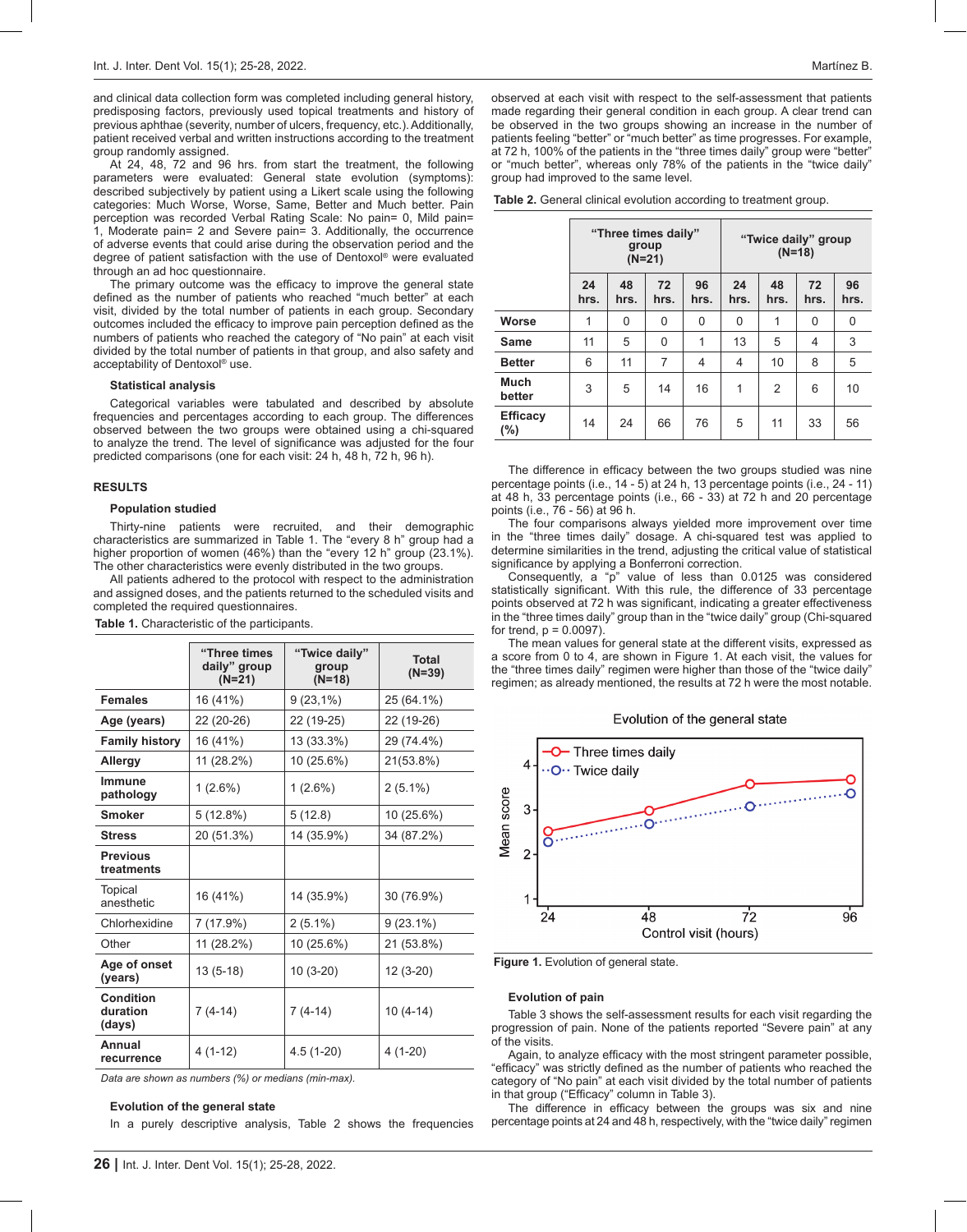|              | "Three times daily" group<br>$(N=21)$ |         |         |                | "Twice daily" group<br>$(N=18)$ |               |                |         |                |         |
|--------------|---------------------------------------|---------|---------|----------------|---------------------------------|---------------|----------------|---------|----------------|---------|
|              | <b>Base</b>                           | 24 hrs. | 48 hrs. | <b>72 hrs.</b> | 96 hrs.                         | <b>Base</b>   | 24 hrs.        | 48 hrs. | <b>72 hrs.</b> | 96 hrs. |
| Severe       | 15                                    | 0       | 0       | 0              | 0                               | 16            | 0              | 0       | 0              | 0       |
| Moderate     | 6                                     | 10      | 5       | 0              | 0                               | $\mathcal{P}$ | 5              | 3       |                | 0       |
| Mild         | $\Omega$                              | 10      | 11      | ⇁              | 2                               | $\Omega$      | 11             | 9       | 5              | 2       |
| No pain      | $\mathbf 0$                           |         | 5       | 14             | 19                              | $\Omega$      | $\overline{2}$ | 6       | 13             | 16      |
| Efficacy (%) |                                       | 5       | 24      | 67             | 90                              |               | 11             | 33      | 72             | 89      |

**Table 3.** Evolution of pain according to treatment group

being higher. However, the differences were not significant. The differences in efficacy at 72 and 96 h were reduced by five and two percentage points, respectively. The reduction in pain at this point is not surprising, since the condition evolves spontaneously and always improves, and in 90% of cases, the pain disappears after 96 h (4 d) of use.

The same information is reflected in Figure 2, where the categories are treated as a score from 0 to 4 (where 0 is "No pain" and 4 is "Severe Pain").



Evolution of pain

Figure 2. Evolution of Pain.

#### **Safety and acceptability**

No severe or moderate adverse events or signs of toxicity were observed in patients exposed to Dentoxol® in this study. Mild adverse events were reported by seven patients: two reported itching or burning, and five patient each reported one of the following: altered taste, pain, increased salivation, sensitivity to cold and redness of the lesion.

Acceptability of the product, evaluated with a simple questionnaire during the last visit, showed that 82% of the participants rated the mouthrinse as good and the remaining 18% rated it as acceptable.

## **DISCUSSION**

The present prospective observational pilot study is the first to evaluate the efficacy of Dentoxol® in minor RAS, showing improvement of general state and pain perception associated with safe and acceptable use of the product applying two different therapeutic schemes "three times daily" and "twice daily" . Despite the effect of Dentoxol® on minor RAS cannot be directly inferred from this study, because there was no control group with placebo or without treatment, the product has a well-supported history of efficacy against other severe oral lesions, such as oral mucositis, supporting its action in this type of oral condition $(8)$ . A randomized clinical trial performed in patients with oral mucositis reported that use of Dentoxol® 5 times per day was safe and resulted in significantly fewer time-points with severe oral mucositis and delayed its onset compared with a control group<sup>(8)</sup>. These favorable results have been associated to the cleansing, moisturizing, and lubricating effects conferred by Dentoxol®. Some of its active components eugenol a phenolic chemical constituent found in various plants and principally obtained from clove oil have been associated with several beneficial effects such as antiinflammatory, analgesic, antibacterial and immunomodulatory activity, among others<sup>(11)</sup>. Another component of Dentoxol®, sodium bicarbonate is

able to neutralize the acid produced in the mouth and act as an antiseptic preventing infections and inhibiting some inflammatory triggers<sup>(12)</sup>.

The literature about the clinical management for RAS, after considering a systemic cause, is focused on pain control, decreasing the size and number of ulcers, promoting ulcer healing, and reducing the frequency of ulcer recurrence. The drugs used for topical or systemic therapy include corticosteroids, antimicrobials, analgesics, anti-inflammatory agents,  $immunomodulating agents, etc.$ <sup> $(13)$ </sup>. It is worth noting that the only product approved by the US FDA for this indication is Amlexanox. The marketing authorization of this product was granted based on efficacy, which was defined as complete remission of the lesions at day 4 of treatment. The effect size observed in this confirmatory study was 10 percentage points (i.e., 27% with Placebo versus 37% with Amlexanox at day 4 of treatment) (7).

The two therapeutic regimens with Dentoxol evaluated in this study showed an improvement in the general state (symptoms) with superior results for the group "three-times daily", exposing the impact of Dentoxol associated with a higher dose independent of the absence of a control group. In this context, Dentoxol® was developed, an aqueous solution used as a mouthwash, whose main mode of action is the mechanical detachment of the superficial epithelial cell layer of the oral mucosa, thus stimulating local regeneration of the epithelium. The interaction of its components (purified water, xylitol, sodium bicarbonate, eugenol, camphor, parachlorophenol and essence of peppermint), in specific concentrations, detaches and eliminates damaged cells as well as particles and debris present in the oral cavity, such as like bacteria and organic debris. The observed clinical effect is the result of the interaction of its components acting on the different aspects of the physiopathogenesis of RAS (antioxidant, bacteriostatic and bactericidal, anti-inflammatory, moisturizing and stimulating properties of mucosal regeneration). As a result, Dentoxol® is able to efficiently treat RAS, physically moisturizing and lubricating the oral mucosa to provide flexibility and strength. In this way, it affects several pathways that influence the course of RAS as well as its severity.

Also, both groups showed a decrease in pain perception over time without significant differences between the groups. However, 90% approximately of the patients in both groups did not have pain at 96 h.

Additionally, the safety of Dentoxol use was similar to the obtained in the previous clinical trial of oral mucositis no reporting severe or moderate adverve events.

The main strength of this study is the evaluation centered-patient, exploring the principal parameters that affect the quality of life and which are the principal reason for clinical consultation. On the other hand, the major limitation of this study includes the absence of a control group.

As conclusion and despite the limitations the preliminary data obtained show Dentoxol® as a promising new product for the management of minor RAS, principally related to the improvement of the general state of the patient. Based on the results of the present observational study, we can conclude that a greater effectiveness of Dentoxol treatment is achieved when used 3 times a day and that at 96h of treatment it showed a reduction in pain in 90% of the treated cases. More studies well designed including a control group are necessary to evaluate the real impact of this therapy, exploring new dosis and obtaining new parameters to evaluate for example the efficacy in the healing of ulcers.

## **CONFLICTS INTERESTS**

David Rosenberg and Tomás Galván participate as scientific advisers to Ingalfarma SpA.